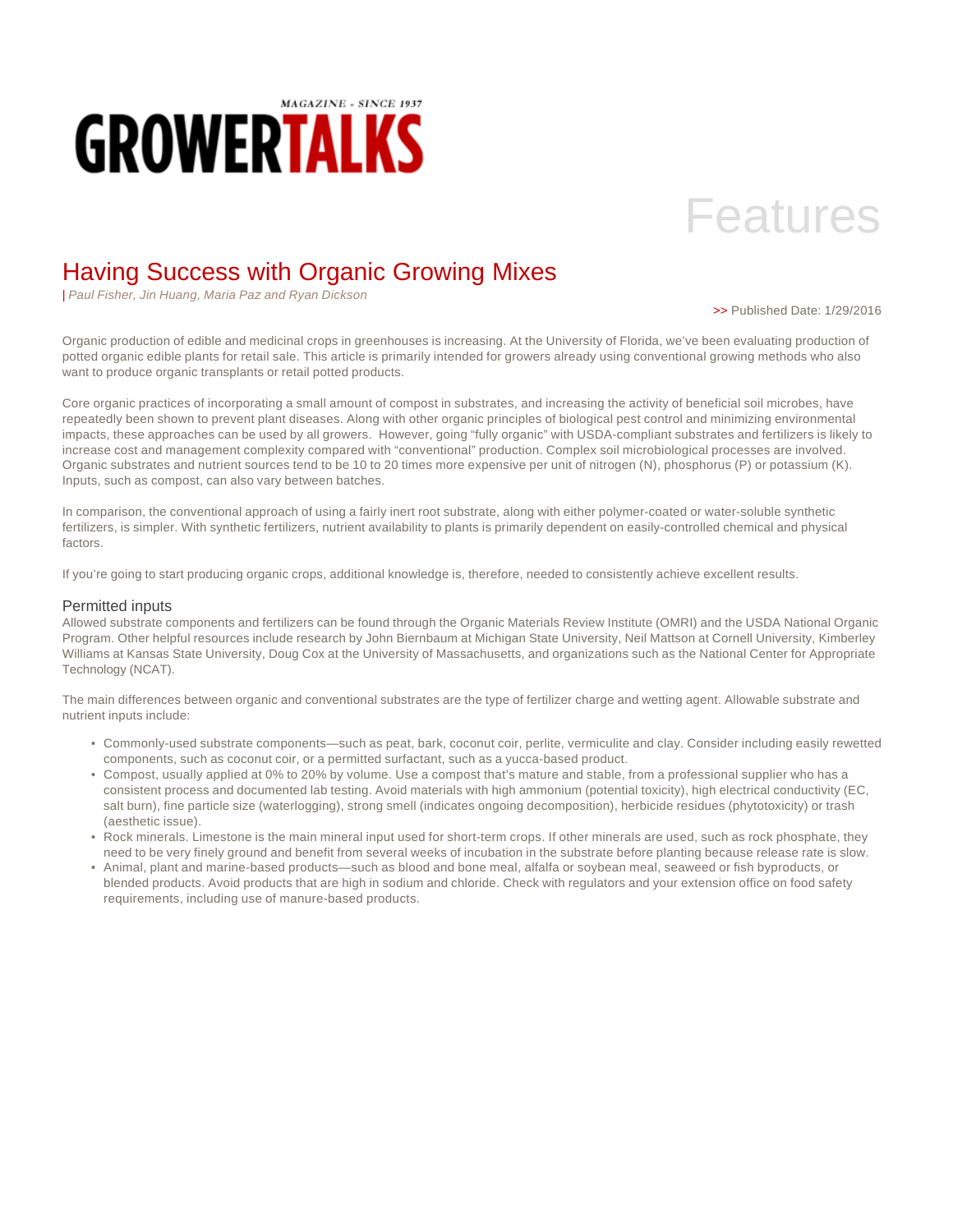#### Organic fertilizer (R-NH2) is applied

**Mineralization** (decomposition by microbes to ammonium, NH<sub>4</sub>+)

Acid is used up, and there is a rise in pH, ammonium and EC in the substrate

> **Nitrification of** ammonium to nitrate (NO<sub>3</sub><sup>-</sup>) by microbes or uptake of ammonium (NH<sub>4</sub>+) by plant roots

#### Acid is produced, substrate-pH falls and nitrate rises in the substrate

#### The nitrogen cycle

When an organic fertilizer is applied, most N is bound up in large molecules, as indicated in Figure 1. Plants take up N primarily as ammonium or nitrate. One of the first steps after adding organic fertilizer is decomposition into ammonium. This "mineralization" process uses up acid (H+) from the soil solution and raises pH. Compost and organic fertilizers, therefore, often have a liming effect, especially initially, and the ideal amount of lime in an organic mix may be lower than with conventional fertilizers. After ammonium is produced, pH often drops again. Nitrification of ammonium by microbes and plant uptake of ammonium are both acidic. You can see this pH rise and fall in the example in Figure 2, where a granular poultry-based fertilizer was applied to leafy greens immediately before planting.

A high pH can cause iron deficiency, as shown on the tomato seedling in Figure 3. Ammonium toxicity is likely if too much fertilizer is applied, pH is low, compost is not mature, and conditions are wet and cool.

#### Figure 1. The nitrogen cycle affects the nutrients available for plant growth.

To stabilize substrate-pH, some experts recommend incorporating a small amount of compost or a microbial inoculant to jump-start the nitrification process. Others recommend blending the fertilizer into the substrate a month before planting to stabilize pH and salts. Avoiding a high

fertilizer or compost content also reduces variability.



Figure 2. Changes in substrate-pH and EC over time. Mixed leafy greens were grown in a peat-perlite substrate with granular poultry-based fertilizer incorporated before planting at 1.4 lb. N/cubic yard. Plants were irrigated with clear water with an alkalinity of 50 ppm CaCO3 and EC 0.4 mS/cm.

There are many guidelines available for organic container substrates. Many of these recipes are likely to cause issues—such as waterlogging, EC or pH problems—and all are highly dependent on the specific batch of compost or other materials used. So it's critical to run trials with your own inputs, and try to develop as simple and consistent an approach as possible.

A good starting point is using an organically compliant peat/perlite/coir/bark-based substrate produced by a commercial growing media company. Decide whether you want the substrate supplier to incorporate a granular animal or plant-based fertilizer as a base charge. An advantage to adding the base fertilizer yourself is that you have control over storage time before planting, which will affect decomposition of the nutrients and starting pH and EC.

For short-term crops that require a low to moderate nutrient charge, such as leafy greens, all nutrient requirements can easily be provided with fertilizers incorporated into the substrate (Figure 4).